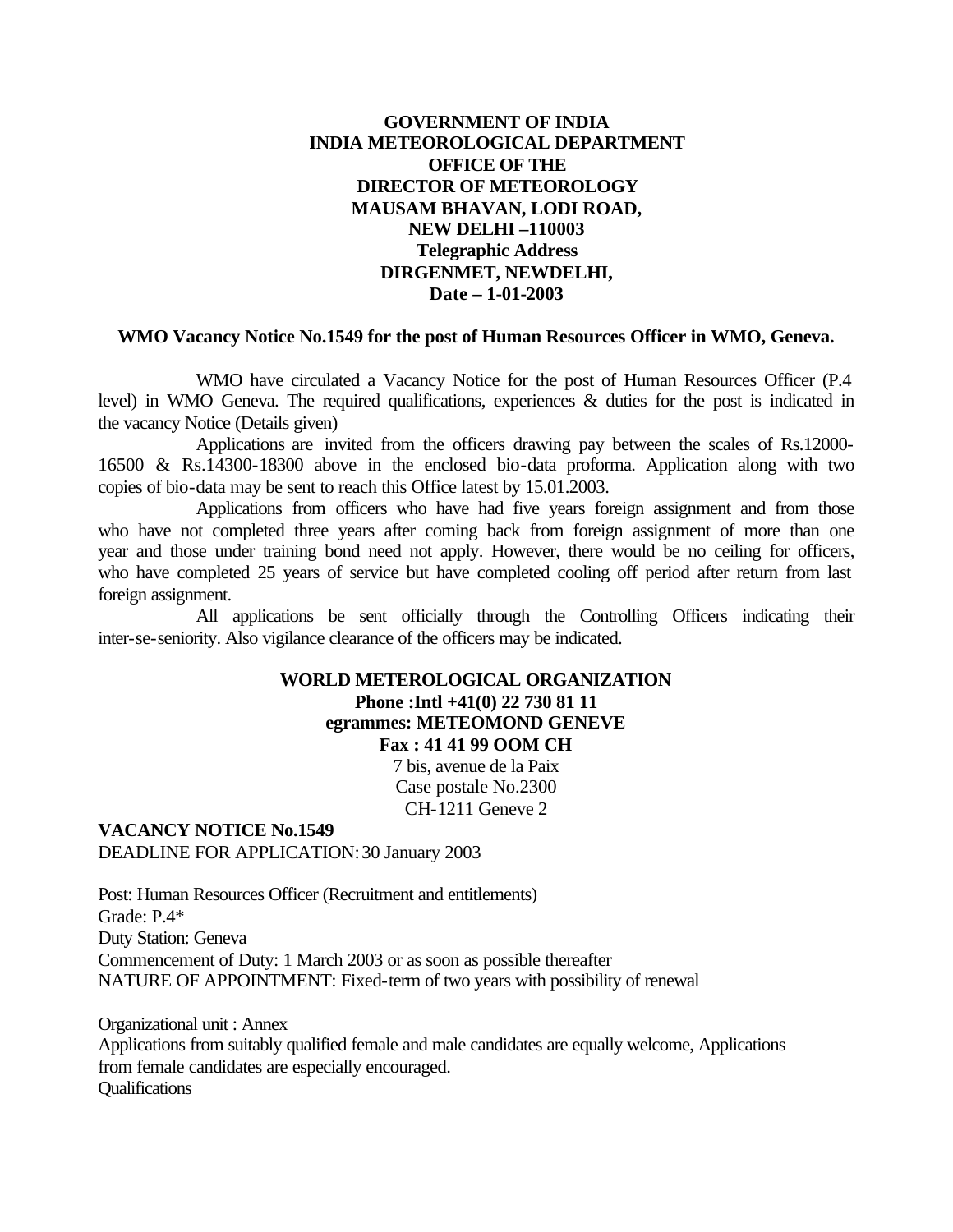Education : A University Degree in Human Resources Management, Public or Buisness Administration, Industrial Relations, Psychology or other Social Sciences.

Experience : A minimum of eight years of progressively more responsible human resources management experience in the United Nations system, or eight years of progressively more responsible experience in human resources management outside the United Nations system plus two years of experience within the United Nations system. Supervisory experience of at least two support staff.

Other requirements : Demonstrated capacity for planning, Organizing and managing an office environment; ability to work with standard MS office software and ability to express ideas clearly and concisely both orally and in writing. Communication and inter-personal skills; ability to coach and train.

## Languages

Excellent knowledge of English or French and a good working knowledge of the Other Knowledge of other working languages of the WHO Secretariat, would be an advantage. (Note; the working languages of the WHO Secretariat are English, French, Russian and Spanish,)

The Secretary-General may appoint a candidate at a grade below the advertised grade of the post, with the possibility of promotion to that grade within three years of appointment, subject to satisfactory appraisal of performance.

SALARY, ALLOWANCES AND OTHER BENEFITS

(See attached notes for detailed information on allowances and other benefits)

Annual net base salary from-US\$61,548 to US\$80,256 for staff members with dependants

US\$57,316 to US\$74,235 for staff members without dependants

Annual post adjustment on initial salary is US\$22,034 for staff members without dependants US\$20,519 for staff members without dependants

This post adjustment , which is subject to change without notice, is paid in addition to the net basic salary.

Applications : Applications should be made on WMO personal History Forms which may be obtained from the WMO Secretariat on request or downloaded from the Internet at http://www.ch/web/hrm and should be addressed to:

Chief, Human Resources Management Division World Meteorological Organization Case Postale No.2300, 1211 GENEVA 2,Switzerland Date of issue of vacancy notice: 11 December 2002 Post Number: WMO-128(76)

# **WORLD METROROLOGICAL ORGANIZATION**

**VACANCY NOTICE No.1549,ANNEX**

# **DUTIES AND RESPONSIBILITIES**

1. Supervises staff working on recruitment and entitlements.

2. Post Classification and Recruitment: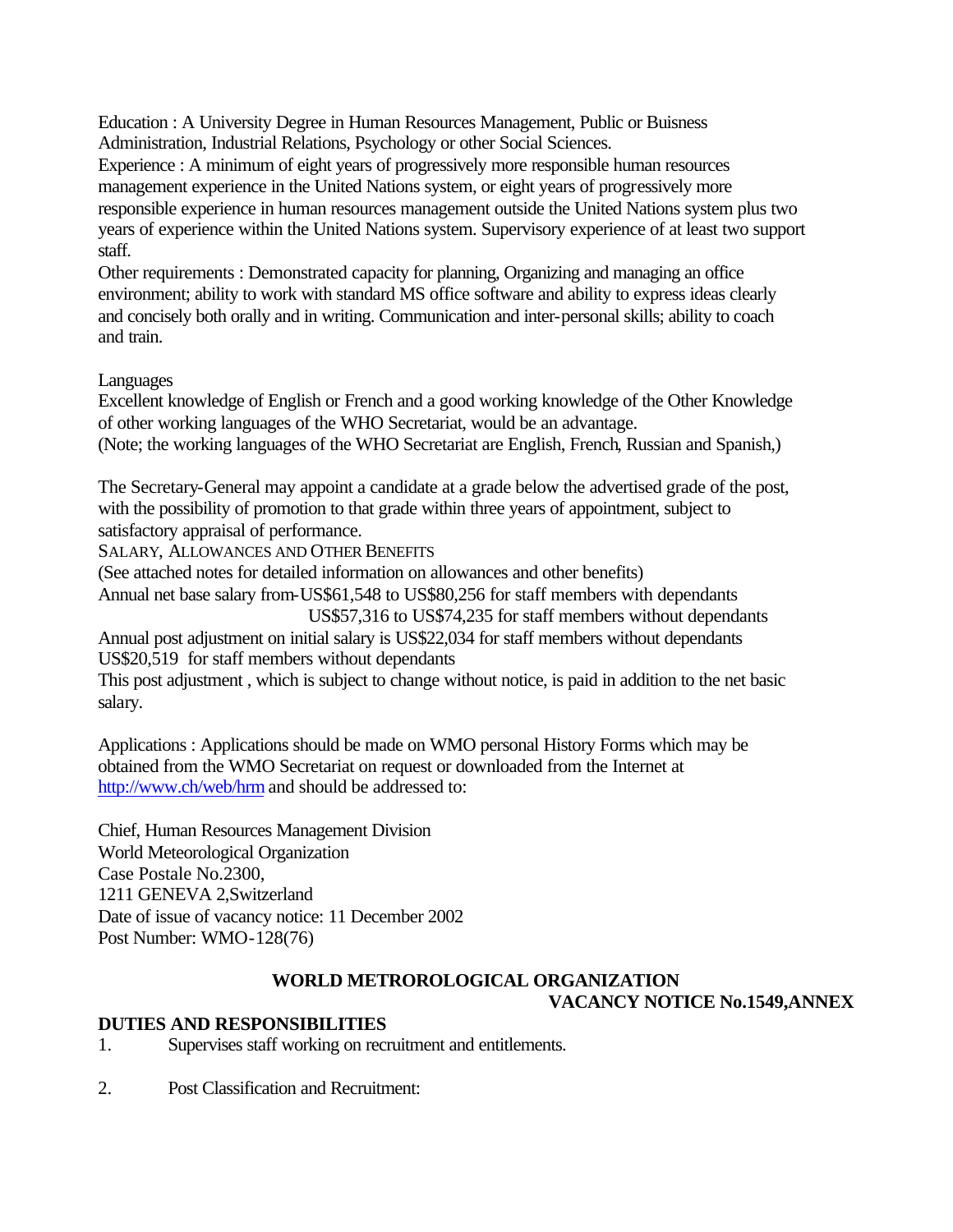- \_ Ensure Secretariat for the Standing Committees on Post Reclassification; negotiates contracts with external classifiers in response to needs; organizes post audit schedules;
- Request Post Description Questionnaires for new posts and posts with substantially changes functions;
- Ensure the processing of Vacancy Notices, their publication and the treatment of candidacies. If needed intervene with the Department requesting publications of the Notice to ensure that the functions and requirements described fall within the guidelines used by the Organization;
- Establish screening criteria in conjunction with the supervisor of the advertised post; undertake initial screening of candidates in relation to the criteria, if requested;
- Act as Secretary to the Staff Selection Board and the Appointment and Promotions Board, as requested. arrange for all preparatory action, including the preparation/obtaining of post description for posts with changed functions; operate a system to ensure the validity of post descriptions;
- Brief newly recruited Professional staff on arrival at Headquarters.
- 3. Pensions, Compensation claims and Insurance matters:
	- Supervise these functions and ensure that all services are provided including preparation of documentation for meetings; evaluation of compensation claims and preparation of the HRM Division recommendation;
	- Notify insurers of need for special risk insurance due to group travel of staff members, transport of funds or other reasons; certify insurance billings for payment;
	- Act as Organization's representative to the Executive Committee of the Staff Mutual Insurance Society against Sickness and Accident.
- 4. Appointment and separation of Headquarters staff, consultants and field staff;
	- Responsible for the proper processing of appointment and separation actions for Headquarters staff;
		- Control terms of employment for consultants and field staff to ensure respect of the Organization's guidelines; discuss controversial employment conditions with the requesting Department; prepare recommendations to Chief, Human Resources Management Division on cases where agreement cannot be reached with the requesting Department.
- 5. Staff Entitlements;
	- Certify entitlements for payment as delegated; evaluate requests for exceptions and recommend action to Chief, Human Resources Management Division;
	- Provide advice and/or decisions to subordinates on borderline cases not requiring exception recommendations.
- 6. Planning:
	- Planning of staff time for delivery of services, Responsible for performance reviews;
		- Preparation of work plans for his/her area of responsibility, taking into account budget limitations and strategy requirements.